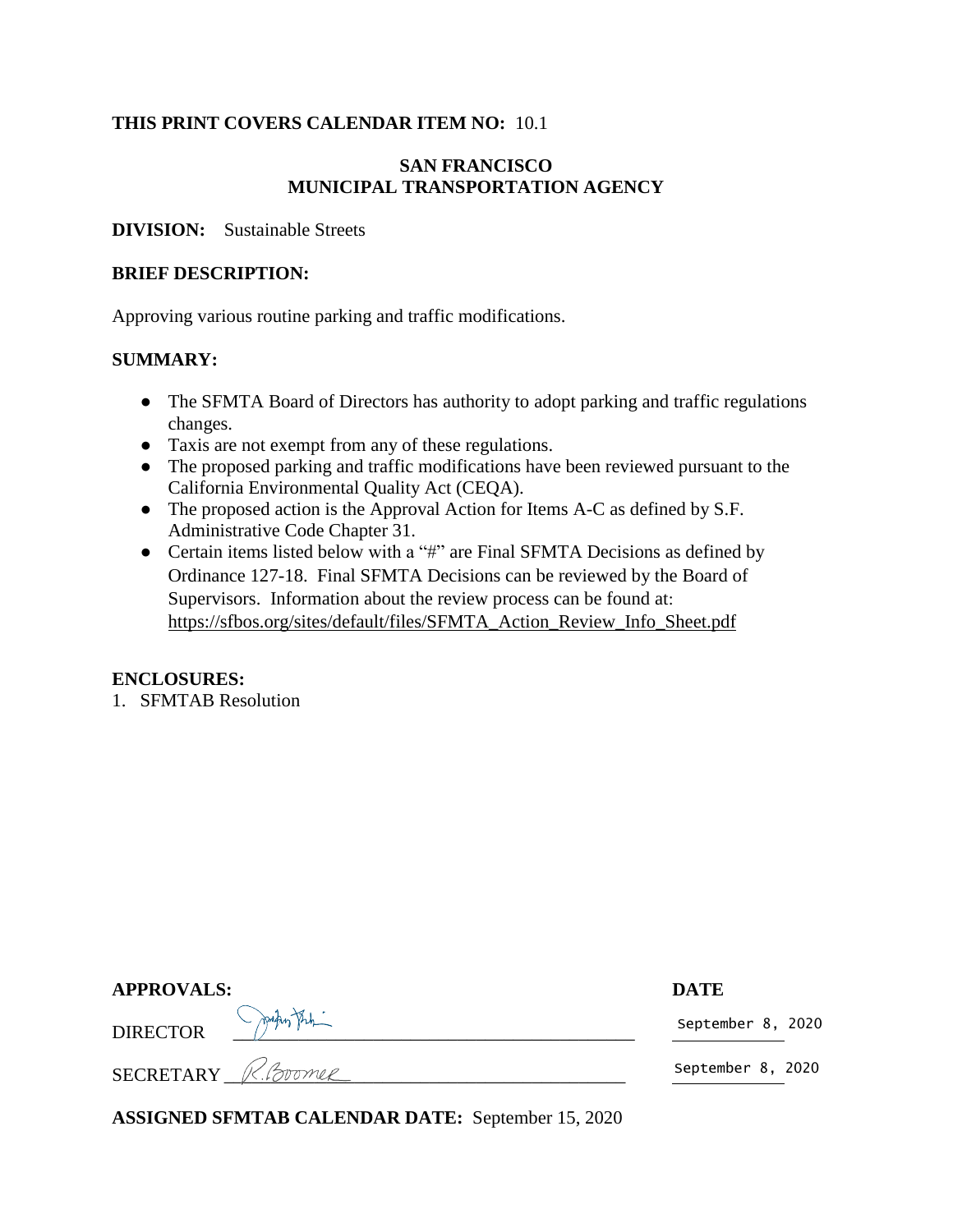# **PAGE 2**

## **PURPOSE**

To approve various routine parking and traffic modifications.

## **STRATEGIC PLAN GOALS AND TRANSIT FIRST POLICY PRINCIPLES**:

- Goal 1: Create a safer transportation experience for everyone Objective 1.1: Achieve Vision Zero by eliminating all traffic deaths. Objective 1.2: Improve the safety of the Transit System.
- Goal 2: Make transit and other sustainable modes of transportation the most attractive and preferred means of travel
	- Objective 2.1: Improve transit service.
	- Objective 2.2: Enhance and expand use of the city's sustainable modes of transportation.
	- Objective 2.3: Manage congestion and parking demand to support the Transit First Policy.

This action supports the following SFMTA Transit First Policy Principles:

- 1. To ensure quality of life and economic health in San Francisco, the primary objective of the transportation system must be the safe and efficient movement of people and goods.
- 2. Public transit, including taxis and vanpools, is an economically and environmentally sound alternative to transportation by individual automobiles. Within San Francisco, travel by public transit, by bicycle and on foot must be an attractive alternative to travel by private automobile.
- 3. Decisions regarding the use of limited public street and sidewalk space shall encourage the use of public rights of way by pedestrians, bicyclists, and public transit, and shall strive to reduce traffic and improve public health and safety.

## **ITEMS**

The following items were considered at Public Hearing on July 31, 2020

A. ESTABLISH – RED ZONE – Funston Street, west side, from 20 feet to 50 feet north of California Street (extends existing red zone by 30 feet).

Modification A modification includes extending an existing red zone due to a resident's concern of enough clearance between the parking lane and the traffic calming islands when approaching the intersection. Often times, if a larger vehicle is parked close to the intersection, larger vehicles are unable to pass and go around the traffic calming island into oncoming traffic.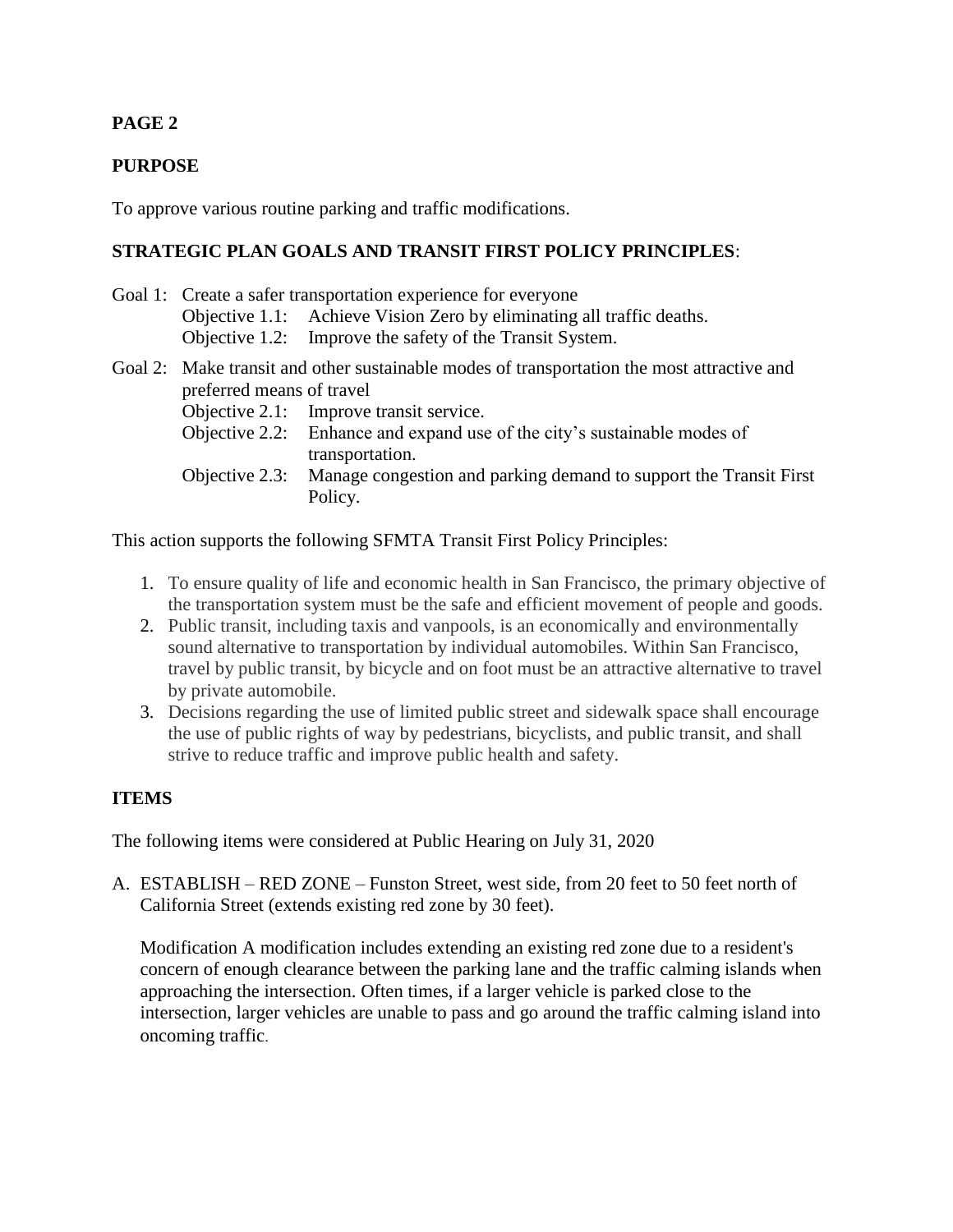## **PAGE 3**

B. ESTABLISH – RESIDENTIAL PERMIT PARKING, AREA X, ESTABLISH – 2-HOUR PARKING, 8 AM TO 6 PM, MONDAY THROUGH FRIDAY, EXCEPT VEHICLES WITH AREA X PERMITS – Rhode Island Street, both sides, between 18th Street and 19th Street. **#**

Modification B extends RPP Area X to allow residents to obtain RPP permits.

C. ESTABLISH – RESIDENTIAL PERMIT PARKING, AREA X ESTABLISH – 2-HOUR PARKING, 8 AM TO 6 PM, MONDAY THROUGH FRIDAY, EXCEPT VEHICLES WITH AREA X PERMITS – Vermont Street, both sides, between Mariposa Street and 18th Street.

Modification C extends RPP Area X to allow residents to obtain RPP permits.

## **ENVIRONMENTAL REVIEW**

The proposed traffic and parking modifications are subject to the California Environmental Quality Act (CEQA). CEQA provides a categorical exemption from environmental review for operation, repair, maintenance, or minor alteration of existing highways and streets, sidewalks, gutters, bicycle and pedestrian trails, and similar facilities as defined in Title 14 of the California Code of Regulations Section 15301.

The SFMTA, under authority delegated by the San Francisco Planning Department, has determined that the proposed parking and traffic modifications in Items A-C (Case No. 2020- 006862ENV) are categorically exempt from CEQA pursuant to Title 14 of the California Code of Regulations Section 15301.

The proposed action is the Approval Action for Items A-C as defined by San Francisco Administrative Code Chapter 31.

A copy of the CEQA determination is on file with the Secretary to the SFMTA Board of Directors, and may be found in the records of the Planning Department at 49 South Van Ness Avenue in San Francisco, and are incorporated herein by reference.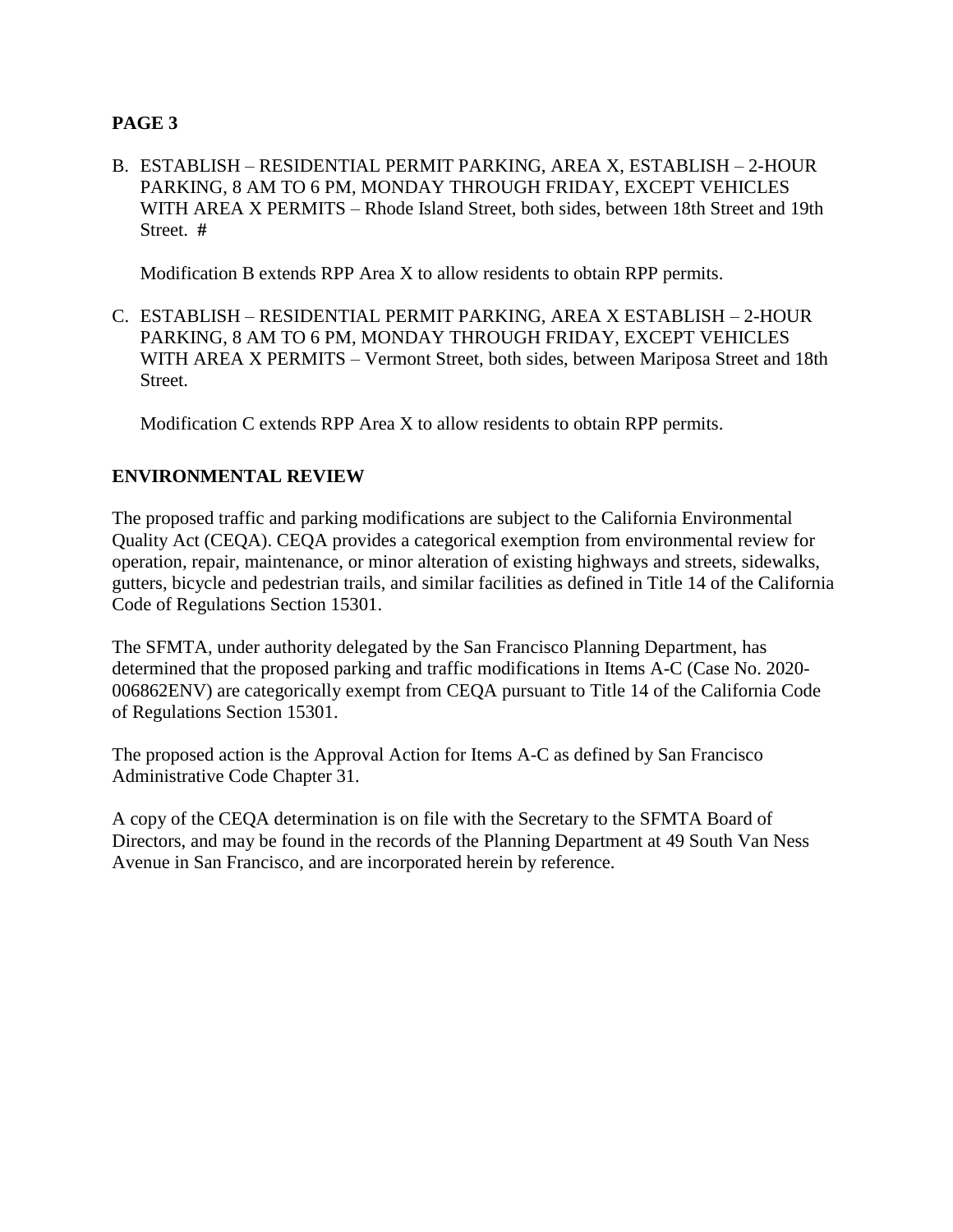#### SAN FRANCISCO MUNICIPAL TRANSPORTATION AGENCY BOARD OF DIRECTORS

RESOLUTION No.

WHEREAS, The San Francisco Municipal Transportation Agency has received a request, or identified a need for parking and traffic modifications as follows:

- A. ESTABLISH RED ZONE Funston Street, west side, from 20 feet to 50 feet north of California Street.
- B. ESTABLISH RESIDENTIAL PERMIT PARKING, AREA X ESTABLISH 2-HOUR PARKING, 8 AM TO 6 PM, MONDAY THROUGH FRIDAY, EXCEPT VEHICLES WITH AREA X PERMITS – Rhode Island Street, both sides, between 18th Street and 19th Street.
- C. ESTABLISH RESIDENTIAL PERMIT PARKING, AREA X ESTABLISH 2-HOUR PARKING, 8 AM TO 6 PM, MONDAY THROUGH FRIDAY, EXCEPT VEHICLES WITH AREA X PERMITS – Vermont Street, both sides, between Mariposa Street and 18th Street, and,

WHEREAS, The proposed traffic and parking modifications are subject to the California Environmental Quality Act (CEQA); CEQA provides a categorical exemption from environmental review for operation, repair, maintenance, or minor alteration of existing highways and streets, sidewalks, gutters, bicycle and pedestrian trails, and similar facilities as defined in Title 14 of the California Code of Regulations Section 15301; and,

WHEREAS, The SFMTA, under authority delegated by the San Francisco Planning Department, has determined that the proposed parking and traffic modifications in Items A-C (Case No. 2020-006862ENV) are categorically exempt from CEQA pursuant to Title 14 of the California Code of Regulations Section 15301; and,

WHEREAS, The proposed action is the Approval Action for Items A-C as defined by San Francisco Administrative Code Chapter 3l; and,

WHEREAS, A copy of the CEQA determination is on file with the Secretary to the SFMTA Board of Directors, and may be found in the records of the Planning Department at 49 South Van Ness Avenue in San Francisco, and are incorporated herein by reference; and,

WHEREAS, The public has been notified about the proposed modifications and has been given the opportunity to comment on those modifications through the public hearing process; now, therefore, be it

RESOLVED, That the San Francisco Municipal Transportation Agency Board of Directors, upon recommendation of the Director of Transportation and the Director of the Sustainable Streets Division approves the changes.